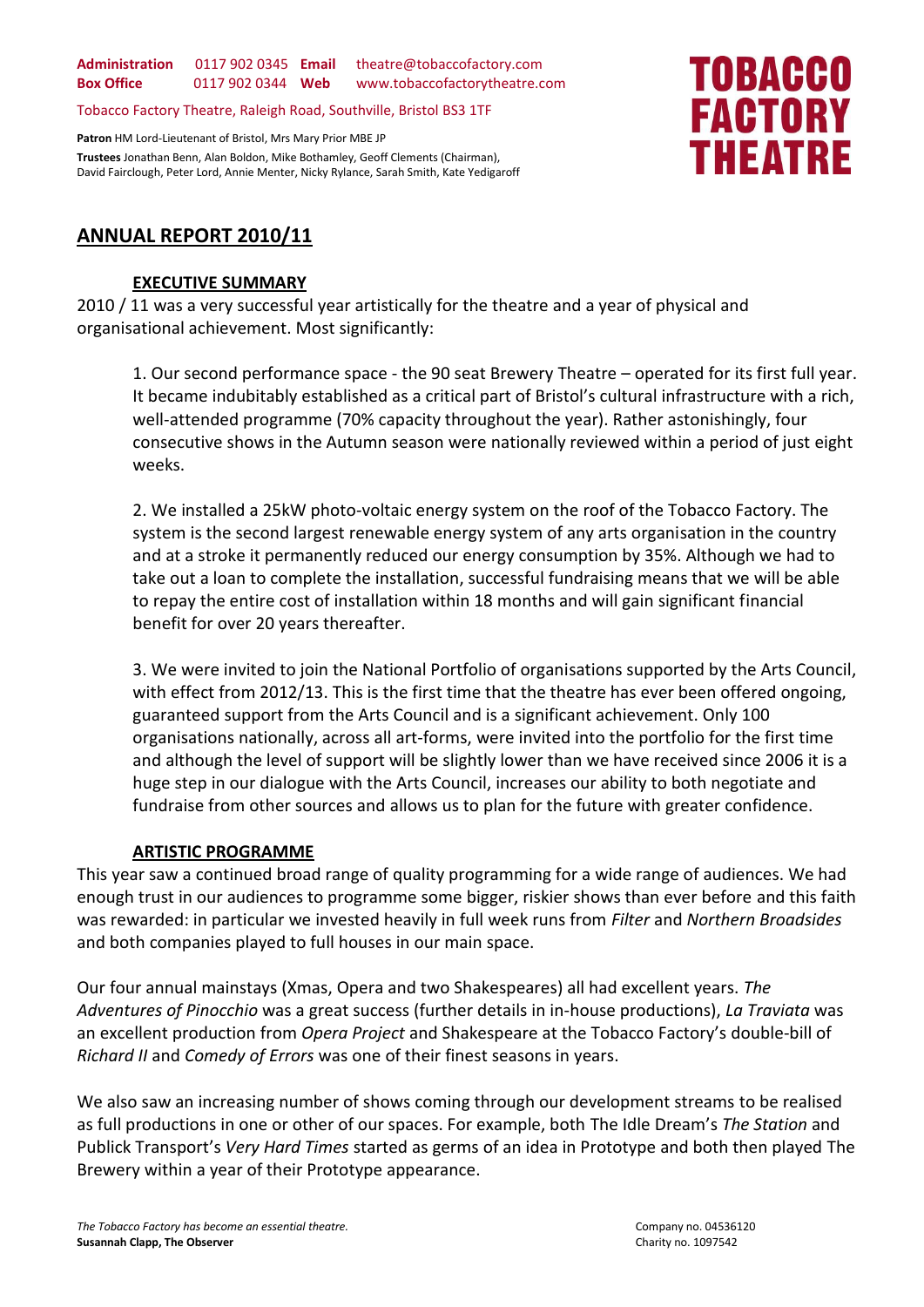### **The Brewery**

The Brewery had a good year with a very wide range of programming including Circus (Pan Gottic), Dance (Vex and Neshima), Performance / Live Art (Sedated by a Brick) and Family Work (Travelling Light, Stuff and Nonsense and others) alongside its main programme of theatre. We invested heavily into the fabric of the building to ensure that it is accessible for both artists and audiences and marked this by hosting a number of disability-led companies and artists, including Graeae.

The space had a particularly good run in the Autumn / Winter with highlights including Company Boudin's *Henry V*, *Fairground's Bonnie and Clyde*, Little Bulb's *Crocosmia* and Splice's reworked *Under Milk Wood*.

We hosted a Christmas show in The Brewery for the first time. *The Elves and the Shoemakers* (Pins and Needles), aimed at children of 3+, was a triumph, selling 100% of tickets over 40 performances and gaining widespread industry recognition.

This year saw the first transfer of a show to the main theatre from The Brewery. *Up, Down Boy* (Myrtle Theatre Company) had played The Brewery in early 2010. Responding to huge demand it played the main house for two sold out performances in October 2010 at the start of an international tour.

# **Families and Young People**

We programmed a smaller number of productions specifically for families and young people than hitherto (11 this year), but concentrated on longer runs, including establishing week long runs of family productions at The Brewery during half terms. This proved very rewarding with very good attendance and reaction for companies including Travelling Light, Stuff and Nonsense, Angel Heart, Tall Stories and others.

#### **Touring Productions**

We continued to concentrate our presentation of touring work in the Autumn season. As already mentioned, we hosted Filter and Northern Broadsides during this season. Other notable companies hosted included Action Hero, Tinkerting, People Show, Trestle and Stan's Café. A couple of highlights were *Nursing Lives*, the first production from very promising mask company Vamos, and *The Beckett Trilogy*, a wonderful 3 hour tour de force from the magisterial Conor Lovett.

This year we significantly strengthened the touring work programmed during the spring/summer season, programming John Moran, Daniel Kitson, Quarantine and the *Bush Theatre*, among others.

# **Comedy Programme**

Comedy continues to be a mainstay of our programme and we were very pleased that the recently inaugurated summer comedy festival *Bristol Brouhaha* continues to thrive. Outside of this extravaganza we hosted Stewart Francis, Lucy Porter, Jon Richardson, Sarah Millican, John Shuttleworth, Jeremy Hardy, John Hegley, Chris Addison, Russell Kane and Milton Jones for one or more nights. A faintly worrying phenomenon is that a steadily increasing number of comedians play here and 'graduate' more quickly than hitherto to the 1,000 / 2,000 seat venues. However, thus far we have had a steady stream of talented newcomers filling the gap.

#### **Dance and Physical Theatre**

Most significantly we were heavily involved in the premiere of The Mark Bruce Company's *Love and War* (see in-house productions for further details). Apart from this we were very pleased to host Vex and Neshima in The Brewery and DanceMakers and Hyb in the main theatre. We also hosted Quarantine in the main theatre with *Susan and Darren*: a show that has been going for a few years but is still quite wonderful.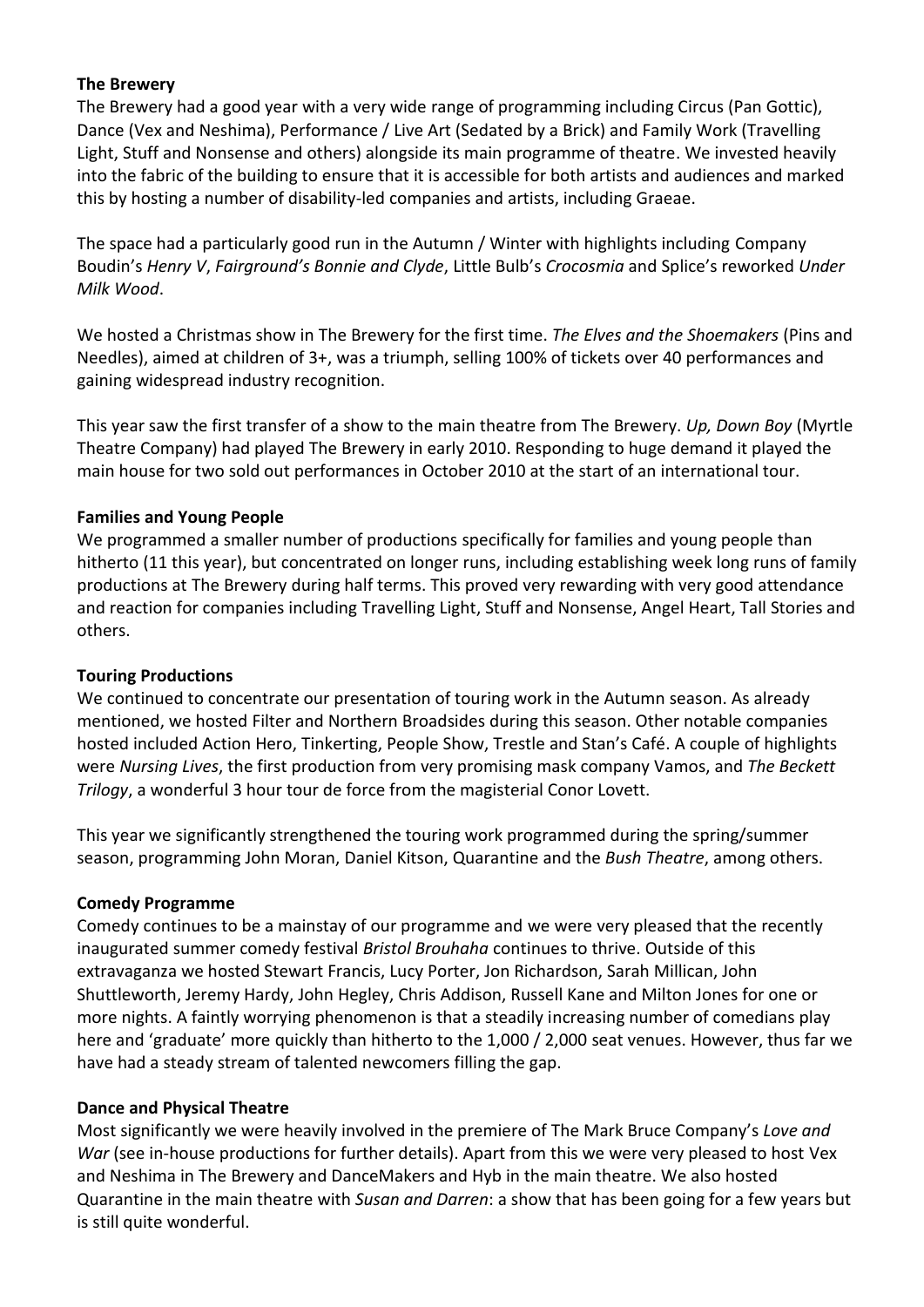### **IN-HOUSE PRODUCTIONS**

In Xmas 2010 we produced *The Adventures of Pinocchio* in a new version written by Toby Farrow and directed by Andy Burden. The show was very well reviewed, including a five star review from the Guardian, and played to almost 12,000 people (87% capacity). Our Christmas liaison continued successfully with good schools attendance including a number of Q&A sessions from local schools.

Although this was our only in-house production this year we also worked very closely with our associate dance artists, The Mark Bruce Company. They spent the majority of the rehearsal and creation period for their new production *Love and War* in the Tobacco Factory and the show premiered here in May. It was an excellent show that was rapturously received by full houses and successfully toured nationally thereafter. We also offered financial guarantees to two proposed shows in the Brewery Theatre. The relevant companies were then able to use the guarantee to leverage further support to ensure that the shows were produced. These two productions were *Bonnie and Clyde*, produced by Fairground, which also played a small regional tour and had a London run and a stripped back *Henry V*, produced by Company Boudin, which will tour widely in 2011.

# **EDUCATION, PARTICIPATION & ENGAGEMENT**

Under the banner Tobacco Factory Plus (TF+), our training, education and participation programme continued to develop with the aim of offering as wide a range of people as possible the opportunity to engage with the Tobacco Factory Theatre in as many different ways as possible.

Our Directors' Talks, post-show events and holiday activities for children and young people continued to be popular and successful, as did the newly introduced 'Suck it and See!' scheme. We introduced a Lunchtime Talk to accompany the annual visit for *Opera Project* and were pleased to be able to work with our Associate Dance Artists *The Mark Bruce Company* on offering regular classes and open rehearsals for Bristol's professional dance community.

Alongside these activities in summer 2010 we worked with the *Asian Arts Agency* on a month-long cultural cohesion project for local school children. Internationally-renowned bharatanatyam dancer Seeta Patel worked with a group of 60 Year 3 pupils from Ashton Gate and Easton to create a showcase that was performed for an invited audience of family and friends on our main stage.

# **CREATIVE DEVELOPMENT**

During 2010 – 2011 we consolidated our reputation as a hub for a significant number of established and emerging theatre artists and companies. Our existing creative development strands continued to go from strength to strength and we were able to go some way nearer to meeting the demand for more and enhanced development opportunities through the introduction of new schemes.

Our thrice-yearly Prototype events continued to provide an audience for brand new ideas from Bristol's theatre-makers. Companies or artists whose work went on to see full production in Bristol (including at The Brewery) and/or further afield included Tom Wainwright, *Publick Transport*, *Sedated by a Brick*, *Vex Dance Theatre*, *Neshima Dance Company* and *The Idle Dream*.

In 2010 we presented script-in-hand readings of 7 new plays through our Script Space new writing initiative. We also launched Script Space V in collaboration with *The Bristol Festival of Ideas*, a partnership that will allow us to realise an increased potential for the bespoke development of promising young writers and their work in 2011.

Our Generator programme continued to offer a range of workshops and events to support theatremakers in maintaining and developing their creative practice, including Resolution – a daylong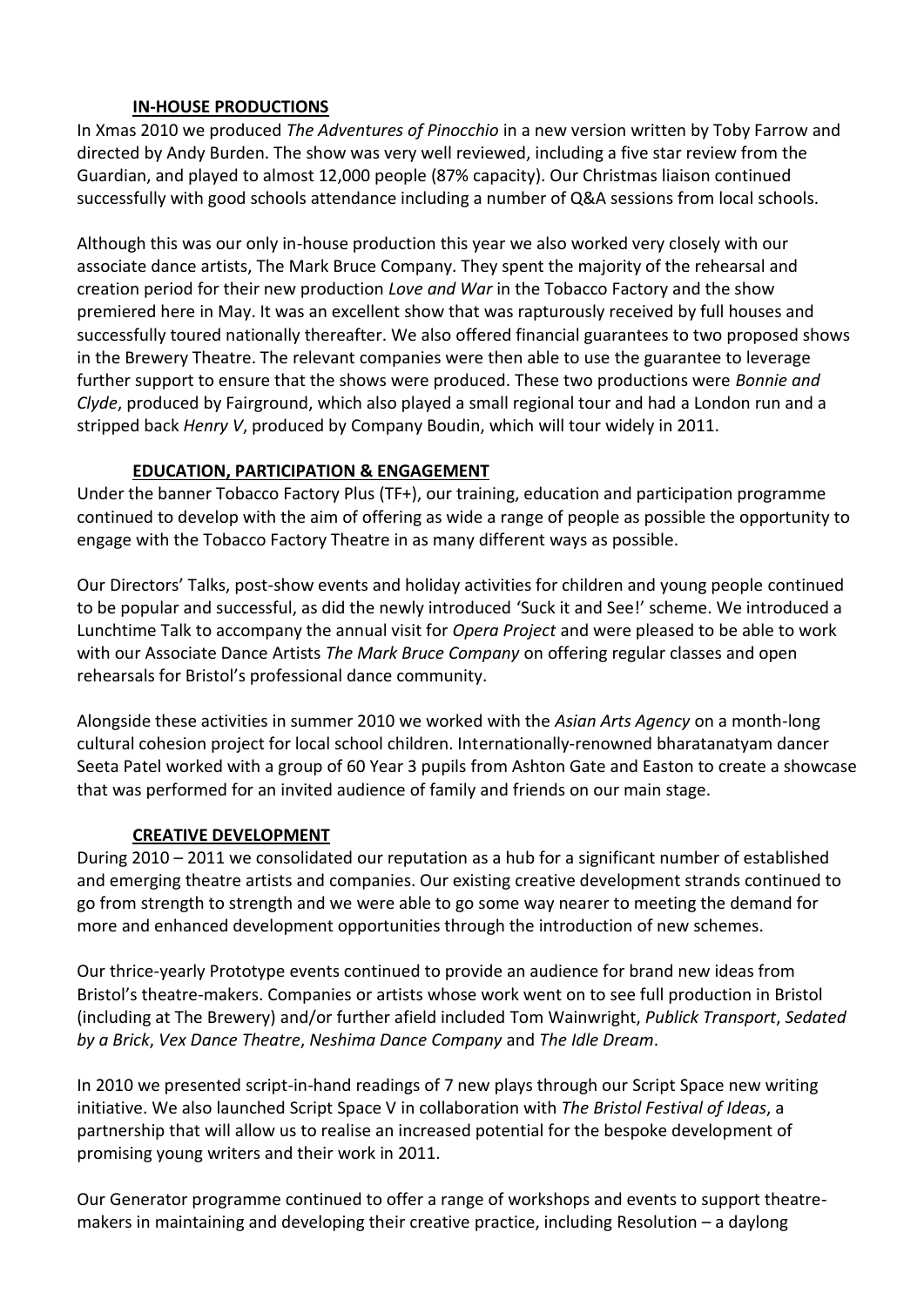networking, information-sharing event that aimed to provide a framework in which local artists might think ambitiously about what they wanted to achieve in the year ahead.

Finally, we added a fourth strand to our development portfolio. Developed and co-ordinated in association with Theatre Bristol, our SITE Residency Programme supports mid-career artists/companies in the development of a new idea through the provision of Space, Ideas, Time and Expertise. In 2009- 2010 we worked with 3 Bristol-based artists/companies (Full Beam Visual Theatre, Ed Patrick and Toby Hulse) and 1 from further afield (Dancing Brick). Dancing Brick's *Captain Ko and the Planet of Rice* will move to full production in late 2012, Ed Patrick's *Kid Carpet and the Noisy Animals* will tour widely, including at The Brewery, in early 2012 and Toby Hulse's *My Secret Garden* has toured festivals nationally over summer 2011.

# **AUDIENCE DEVELOPMENT**

As well as developing our audience within the building we also worked elsewhere in the city this year. In Autumn 2010 we instituted the DNA (Developing New Audiences) scheme, with the aim of breaking down the barriers that make it less likely that certain communities in Bristol attend theatre performances. After a 3-week run at The Brewery, FairGround's acclaimed production of *Bonnie & Clyde* toured to 4 school/community venues around the city, giving 175 people aged 8 - 78 a high quality experience of live performance they would otherwise been unlikely to access. It is anticipated that DNA will run twice yearly henceforth.

One of our core aims is to "seek as wide an audience for our work as possible". This implies that we must be accessible to all areas of the community and with this in mind we continued to provide a number of BSL signed performances into our programme. Physically we have been fully accessible to both artists and audiences at the Tobacco Factory Theatre for some while. We made a significant capital investment into The Brewery this year to ensure that we are also fully accessible to both artists and audiences there and we welcomed the country's leading disability theatre company Graeae for a week long run in May.

We developed relationships with University Student Unions to develop our student audience attendance: in 2010 student attendance rose to almost 4,000.

We're proud of our high quality and expanding programme of work for young audiences and we're delighted that theatre companies increasingly look to us when seeking to develop new shows for children. A really important way of finding out whether an in-development piece of theatre is working is having the opportunity to try it out in front of a real live family audience. So, in order to help us give the best possible support for the creation of new shows, we created The Family Forum. The Family Forum encourages open dialogue and feedback from some of our core family attenders to build the education programme, inform the family show programming and also communicate with that section of our audience more effectively. Members of The Family Forum receive invitations to free work-inprogress showings of new work for young audiences and be asked to take part in feedback sessions with the companies after the shows, playing an invaluable role in ensuring that the children's theatre of tomorrow is as good as it can be. We currently have 15 families involved in the Family Forum.

We built on the success of the audience exchange programme 'Suck it and See!' in 2009, which works by linking up contrasting shows and offering ticket discounts, making it easier – and cheaper – for our audiences to see productions they would not normally see. In 2010/2011 we expanded the amount and breadth of shows available and saw an increased uptake with over 200 people seeing a show via this method.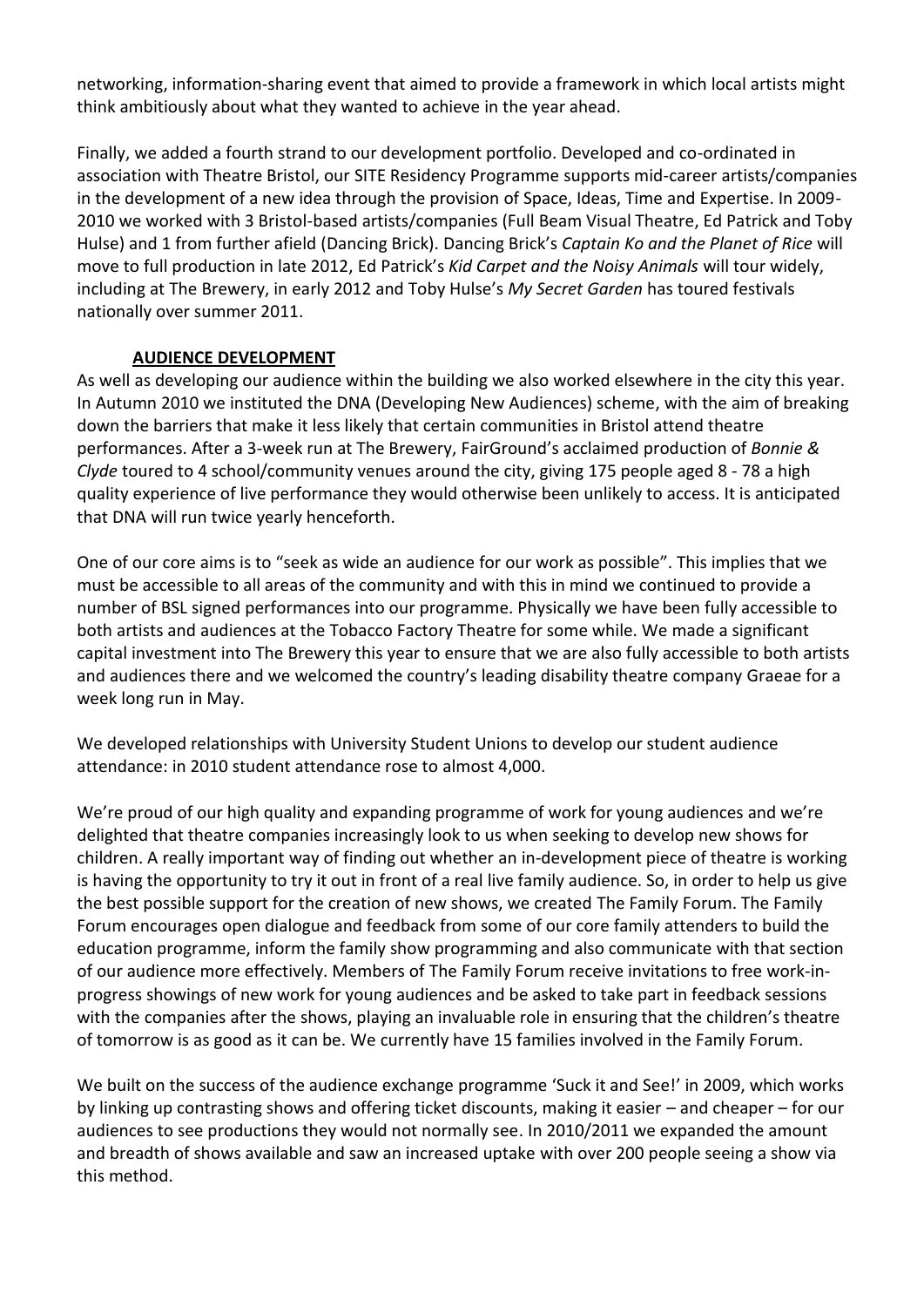### **FINANCIAL DEVELOPMENT**

The Development Department built on previous relationships, introduced new ones and saw another significant income increase this year, from £55,000 in 2009/10 to over £90,000 this year. The department now generates 8% of turnover. This period included handover to a new full time Development Director and ongoing support from the now seven-strong Development Board, which met quarterly throughout the year to support fundraising activity.

The Business Club continued to flourish with a healthy turnover of renewals and new recruits and a steady membership of 17 at the close of the financial year. Members took advantage of hospitality opportunities at the Theatre for entertaining as well as ticket offers and news announcements for their staff as well as enjoying social and networking opportunities. Existing relationships developed included co-sponsorship for Opera Project from Zurich Insurance PLC and Beachcroft LLP and this has been confirmed again for 2011/12. Advertising saw a significant increase in revenue from the previous year (by nearly five times as much to over £8,000) benefiting from greater commitment to this area, clearer structuring of rates and the introduction of longer term contracts for multiple brochures while still maintaining a good mixture of advertisers.

Nearly £25,000 was secured in grants from Trusts and Foundations in response to applications for specific areas of our core activity, representing a small increase on the year before. This included support from larger bodies such as the *Foyle Foundation* and the *Garfield Weston Foundation*. A further £10,000 grant from the Arts Council's *Grants for Arts* programme was also secured specifically to support our artist residency programme SITE. The rolling re-appeals programme will be continued from 2011/12 onwards, allowing approaches to a greater number of trusts and foundations regarding core funding to form a more significant part of future focus for the Development Department.

Further to contributions to core costs the Development Department also secured funding in the region of £90,000 during this period (which will be accounted for over a period of five years) awarded by the *BRE Low Carbon Buildings Programme* and *Biffaward*'s grant scheme specifically to allow us to install PV panels on the roof of the Tobacco Factory (as detailed elsewhere in this report).

The support of our Fans remains crucial in allowing us to operate year on year and in the interest of building supporter levels a re-launch of the scheme took place in November, shifting focus more clearly onto regularly supporting the Theatre (via our newly introduced Direct Debit facility), providing clear levels of engagement appropriate to our current status and position as an organisation and encouraging a longer-term commitment to being a part of the Theatre's activity in this way. We celebrated the re-launch with a matched-giving initiative backed by a small number of the Theatre's greatest individual supporters who pledged funds to encourage new Fans and Fanbassadors (the new upper tier support level). At the close of the financial year income from individuals had reached over £21,000 – a notable increase from the year before.

# **STAFFING**

Our staffing was fairly stable this year, with an increase in capacity at the end of the year. Our Development Director left in June and we replaced her with Anna Charlett. We took the opportunity to increase this to a full-time post. Our Marketing Manager left in January. We appointed Jo Richardson to the position and, again, increased this to a full-time post.

At the very end of the year we created two new part-time positions. Sophie Jerrold joined us as co-Development Director and Rusti Macapagal joined us as Assistant Administrator. Sophie was a direct addition to the development department whereas Rusti took over some of Carrie Rhys Davies' duties, freeing Carrie up to increase her work on training, education and creative development. Our pool of casual workers was fairly constant and our end-of-year appraisals were uniformly positive.